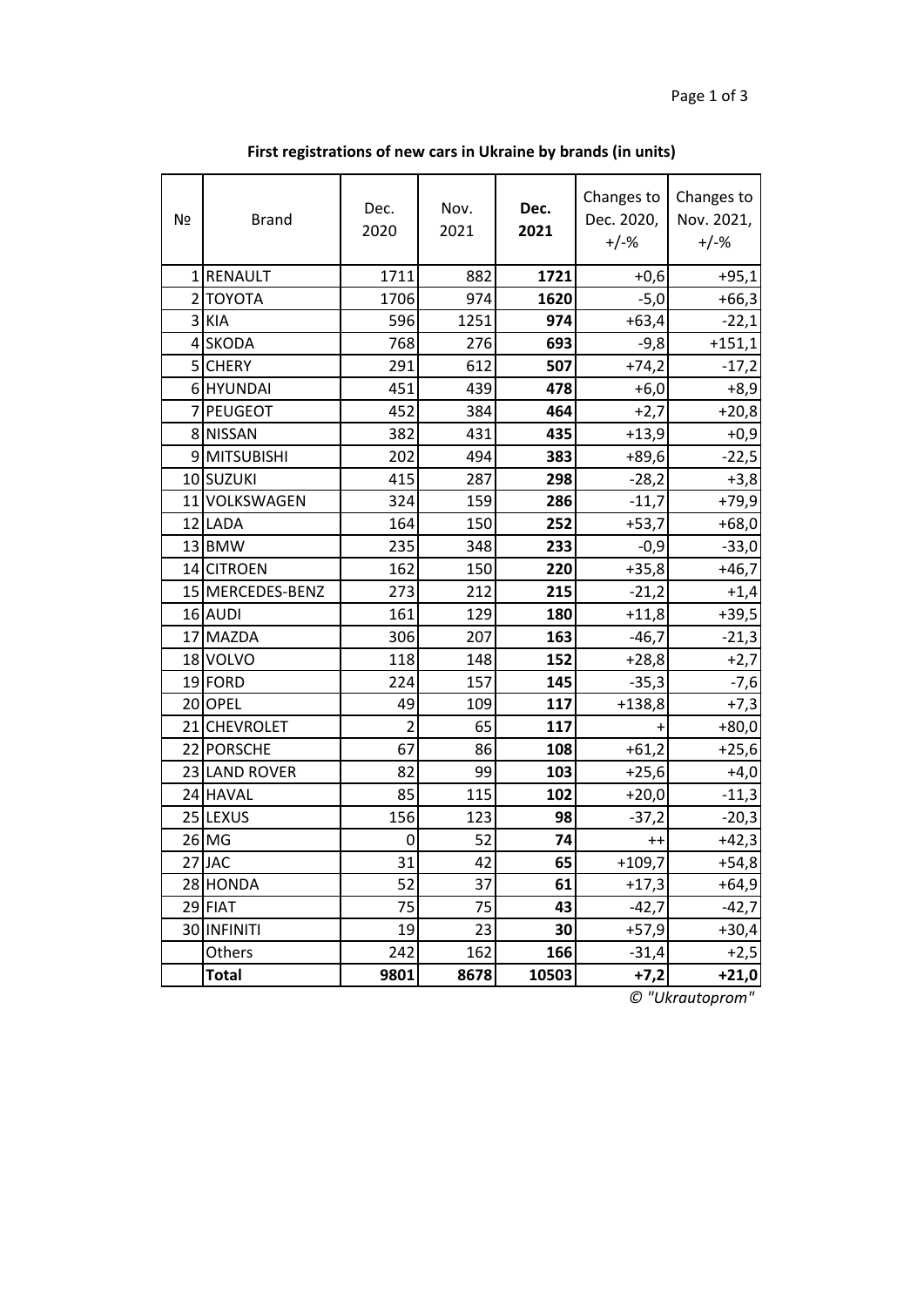| N∘       | <b>Brand</b>    | Dec.<br>2020 | Nov.<br>2021 | Dec.<br>2021 | Changes to<br>Dec. 2020,<br>$+/-%$ | Changes to<br>Nov. 2021,<br>$+/-%$ |
|----------|-----------------|--------------|--------------|--------------|------------------------------------|------------------------------------|
| $1\vert$ | <b>CITROEN</b>  | 189          | 272          | 372          | $+96,8$                            | $+36,8$                            |
|          | $2$ FIAT        | 144          | 166          | 238          | $+65,3$                            | $+43,4$                            |
|          | 3 RENAULT       | 285          | 234          | 182          | $-36,1$                            | $-22,2$                            |
|          | 4 PEUGEOT       | 185          | 133          | 171          | $-7,6$                             | $+28,6$                            |
|          | 5FORD           | 220          | 51           | 142          | $-35,5$                            | $+178,4$                           |
|          | 6 MAZ           | 101          | 88           | 100          | $-1,0$                             | $+13,6$                            |
|          | 7 MERCEDES-BENZ | 71           | 74           | 100          | $+40,8$                            | $+35,1$                            |
|          | 8 TOYOTA        | 0            | 35           | 82           | $++$                               | $+134,3$                           |
|          | 9MAN            | 34           | 39           | 66           | $+94,1$                            | $+69,2$                            |
|          | 10 IVECO        | 103          | 43           | 58           | $-43,7$                            | $+34,9$                            |
|          | 11 VOLKSWAGEN   | 41           | 65           | 51           | $+24,4$                            | $-21,5$                            |
|          | 12 OPEL         | 23           | 44           | 39           | $+69,6$                            | $-11,4$                            |
|          | 13 HOWO         | 26           | 17           | 37           | $+42,3$                            | $+117,6$                           |
|          | $14$ GAZ        | 23           | 36           | 33           | $+43,5$                            | $-8,3$                             |
|          | 15 HYUNDAI      | 24           | 26           | 33           | $+37,5$                            | $+26,9$                            |
|          | 16 ISUZU        | 19           | 13           | 22           | $+15,8$                            | $+69,2$                            |
|          | 17 SCANIA       | 41           | 21           | 21           | $-48,8$                            | $+0,0$                             |
|          | $18$ HDC        | 4            | 20           | 18           | $+350,0$                           | $-10,0$                            |
|          | 19 DAF          | 10           | 8            | 18           | $+80,0$                            | $+125,0$                           |
|          | 20 VOLVO        | 27           | 24           | 15           | $-44,4$                            | $-37,5$                            |
|          | Others          | 63           | 70           | 75           | $+19,0$                            | $+7,1$                             |
|          | <b>Total</b>    | 1633         | 1479         | 1873         | $+14,7$                            | $+26,6$                            |

**First registrations of new CV in Ukraine by brands (in units)**

*© "Ukrautoprom"*